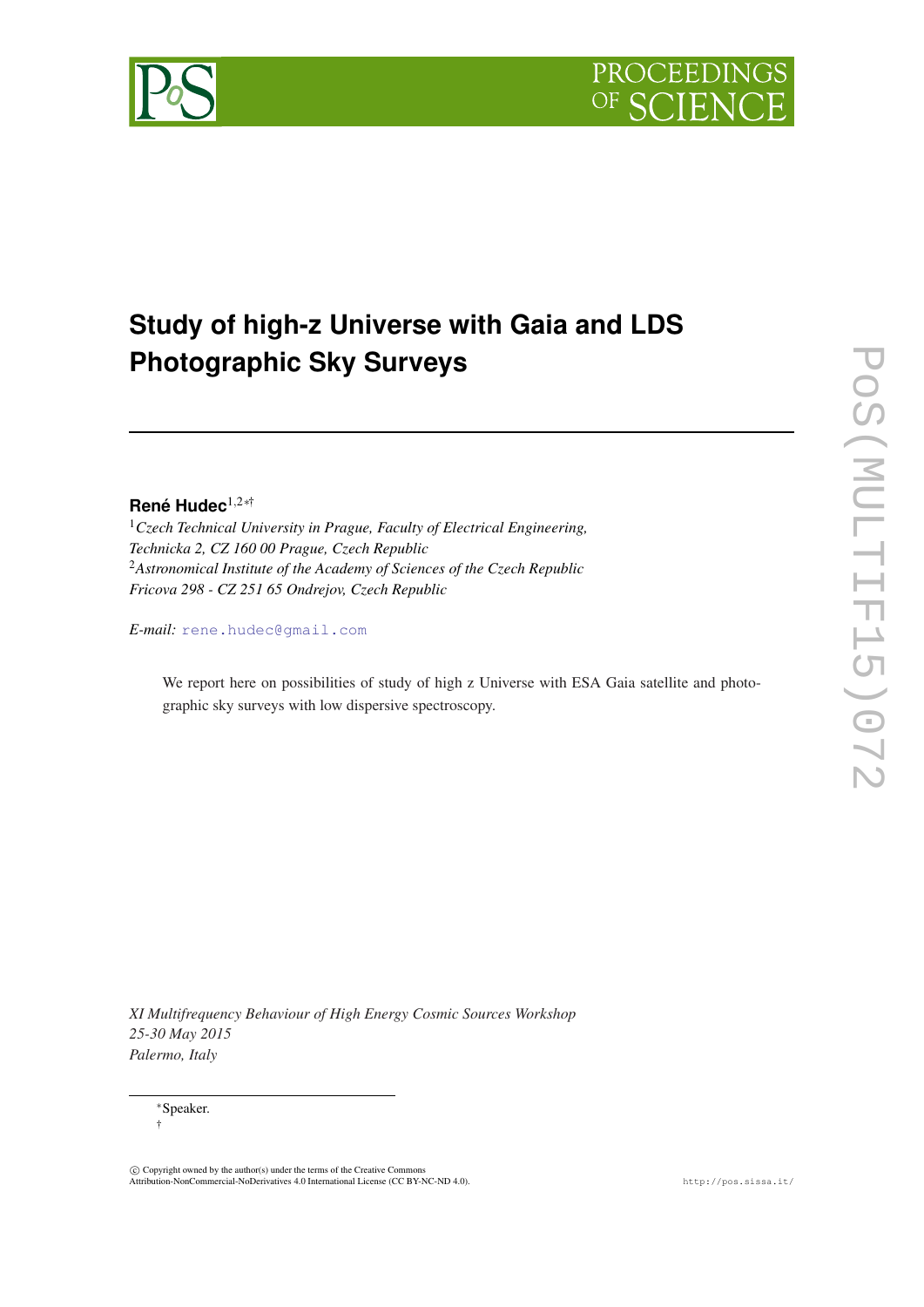# 1. Introduction

The low dispersive spectroscopy (LDS) was widely used in the past in numerous photographic sky surveys with objective prism (Robbins and Osborn, 2009, Hudec and Hudec, 2013). Nowaday, ESA Gaia satellite provides fraction of its outputs as ultra low dispersive spectra.

# 2. ESA Gaia satellite

The ESA Gaia satellite (e.g. Prusti, 2012) is designed to provide astrometry ( $V < 20$ ): completeness to 20 mag (on-board detection) with accuracy of 25 microarcsec at 15 mag (Hipparcos: 1 milliarcsec at 9 mag). Gaia is scanning satellite, with two viewing directions (http://sci.esa.int/gaia/).

Photometry  $(V < 20)$  is performed as well for astrophysical diagnostics (low-dispersion photometry) + chromaticity. Fraction of data is delivered as ultra low dispersive spectroscopy (BP and RB photometers).

# 2.1 The astrophysical strength of Gaia

The motivation is performing astrophysics with Gaia data. The photometric sampling provided by Gaia will not be (for many astrophysical sources) optimal. However, the fine spectro– photometry (in reality ultra low resolution spectroscopy) provided by BP/RP photometers will be unique and important for many astrophysical investigations with Gaia, including Gamma – Ray Bursts (GRB) science.

### 2.2 Gaia and GRBs: Photometry

The Optical Transients (OTs) and Optical Afterglows (OAs) of GRBs can be recognized according to their characteristic power–law fading profile, but a sequence of observations is necessary. However, the sampling provided by Gaia is not optimal, hence only very rarely we can expect detection of OT of GRB based only on this type of data. Additional data can be provided by ground–based robotic telescopes (RT). This is a goal within Supplementary SOS Observations workpackage (WP) in Gaia CU7 unit.

### 2.3 Gaia GRB detection

Proposed strategy for observations of OAs with Gaia is as follows: Most OAs form an ensemble with very similar color indices largely independent on the phase of the decaying curve for the initial 10 days after GRB and for redshift  $z \leq 3.5$  (Simon et al., 2004).

#### 2.4 Gaia and GRBs: Spectro–Photometry

The primary strength of Gaia for GRB study is the fine spectro-photometry. The OAs of GRBs are known to exhibit quite typical colors, distinguishing them from other types of astrophysical objects (Simon et al. 2004), Hence a classification of OTs of GRBs in one photometric shot will be possible. This approach is important also for other types of High Energy Sources.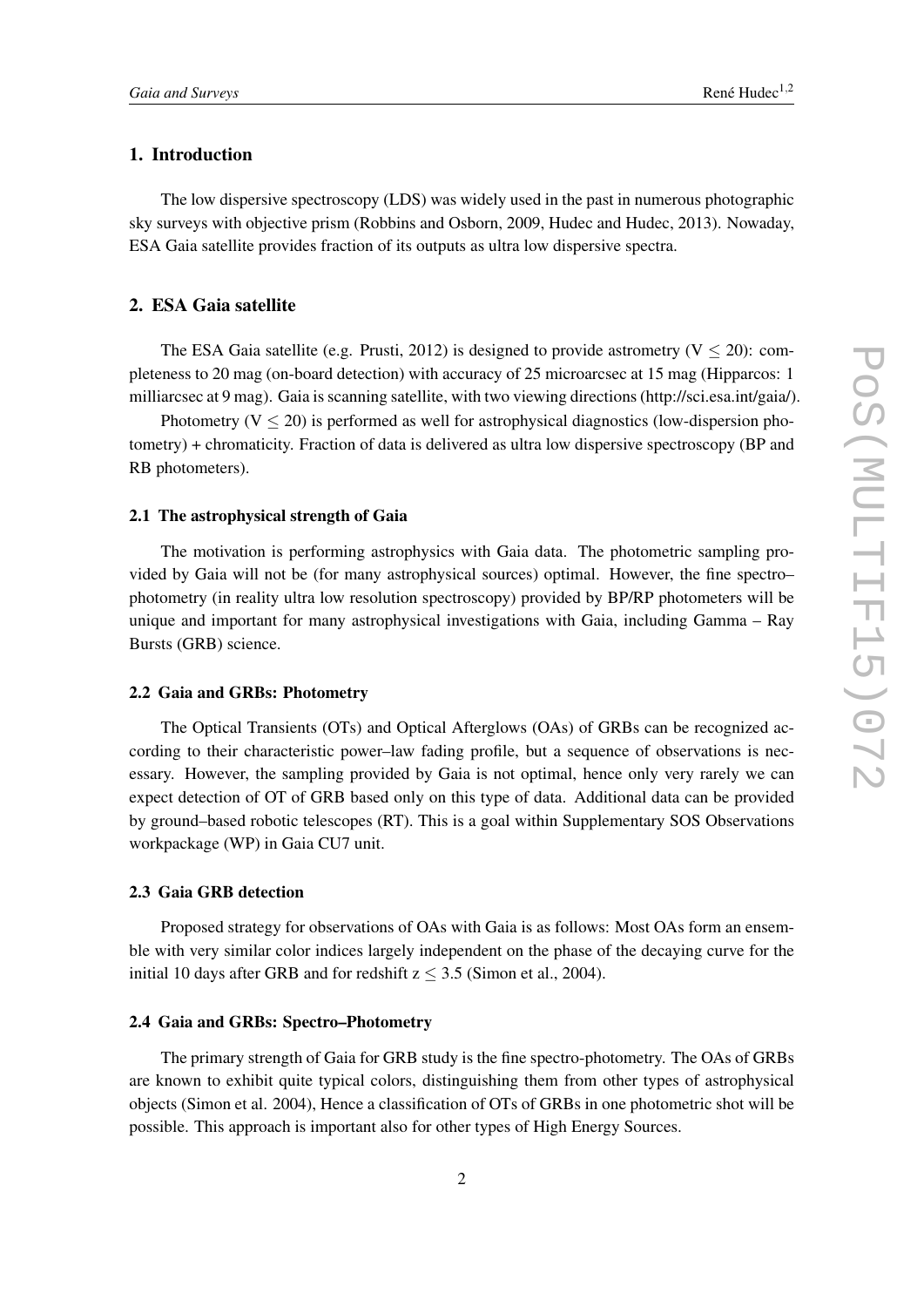### 2.5 Gaia and GRBs: LDS (Low Dispersion Spectroscopy)

Part of Gaia data will be delivered as ultra-low dispersion spectra (BP/RP). This is unique output from astronomical space mission. What will be the value of Gaia LDS for science of GRBs? Astrophysics with Ultra LDS provided by Gaia RP/BP is as follows: Continuum profiles including high z objects, Strong emission lines, Strong variable emission lines, Prominent spectral variability, Possibility of spectroscopic Gaia alerts, Follow-Up by ground based RTs with LDS, Plate Sky Surveys can serve as real LDS simulator, LDS of distant GRBs (adopted from QSOs), LDS of OAs of GRBs with Strong Intervening Absorbers, and LDS and Highly Redshifted Universe.

The redshifted Lyman alpha line/break can be used to measure the redshift. This was e.g. the idea of JANUS Space Mission: 0.7–1.7 microns (Gaia RP 0.65–1.0). The digitized plate surveys can be used as well especially those taken in red-IR (there are numerous surveys in that regions taken in the past for red objects like carbon stars etc)

# 2.6 The estimated Gaia GRB detection rate

The estimated Gaia detection rate for OTs and OAs of GRBs, including orphans, is  $\sim$  few to  $\sim$ 100 in the whole Gaia lifetime (5 years). This low rate is due to small FOV of the Gaia telescopes (∼ 0.36 deg2 each). Higher detection rate in plate LDS surveys (due to much larger FOV) in which analogous strategies (e.g. high-z triggers) can be applied.

# 2.7 Gamma Ray Bursts and Astronomical Plates

GRBs investigation on Astronomical Survey Plates can be as follows: (i) Searches based on unique GRB optical LC, (ii) Searches based on unique GRB color, and (iii) Searches based on LDS spectroscopy (for highly redshifted GRBs)

The motivation is that the Photographic Sky Surveys have so large coverage that each sky positon is covered for years of continuous monitoring (Hudec, 1999 and 2007). There is huge amount of data with more than 7 million sky exposures each covering typically 100 sq.deg down to mag 16 or even deeper. Hence OTs and OAs of GRBs are expected to be recorded at times of their maxima. Orphan OAs can be also detected.

# 2.8 Astrophysics with LDS in the past

The most important LDS Plate Surveys/Databases for GRBs study are as follows. German La Paz Bolivia Expedition: Southern Sky Coverage D, Hamburg Quasar Spectral Survey D, Digitized Byurakan Spectral Survey D, Northern Halpha MtWilson-Michigan Sky Survey PD, and Southern Halpha MtWilson-Michigan Sky Survey PD, where  $D =$  Digitised, PD = Partly Digitised.

Note that the LDS photographic plates can go more than 100 years back in time and that there are also LDS Plate Surveys in the IR.

Notable is the recent Bamberg GRB Project in which 5000 selected high-quality photographic sky patrol plates were investigated for flaring GRB/OT candidates (including orphans). In total nearly 50 000 square degrees covered for more than 24 hrs, with lim mag 15-16. In the study, 6 candidates were found, 2 of them promising, namely quiet candidates consistent with GRB host galaxy. This study was Award-winning in German High School Competition Jugend Forscht in 2012 (Hudec et al., 2013).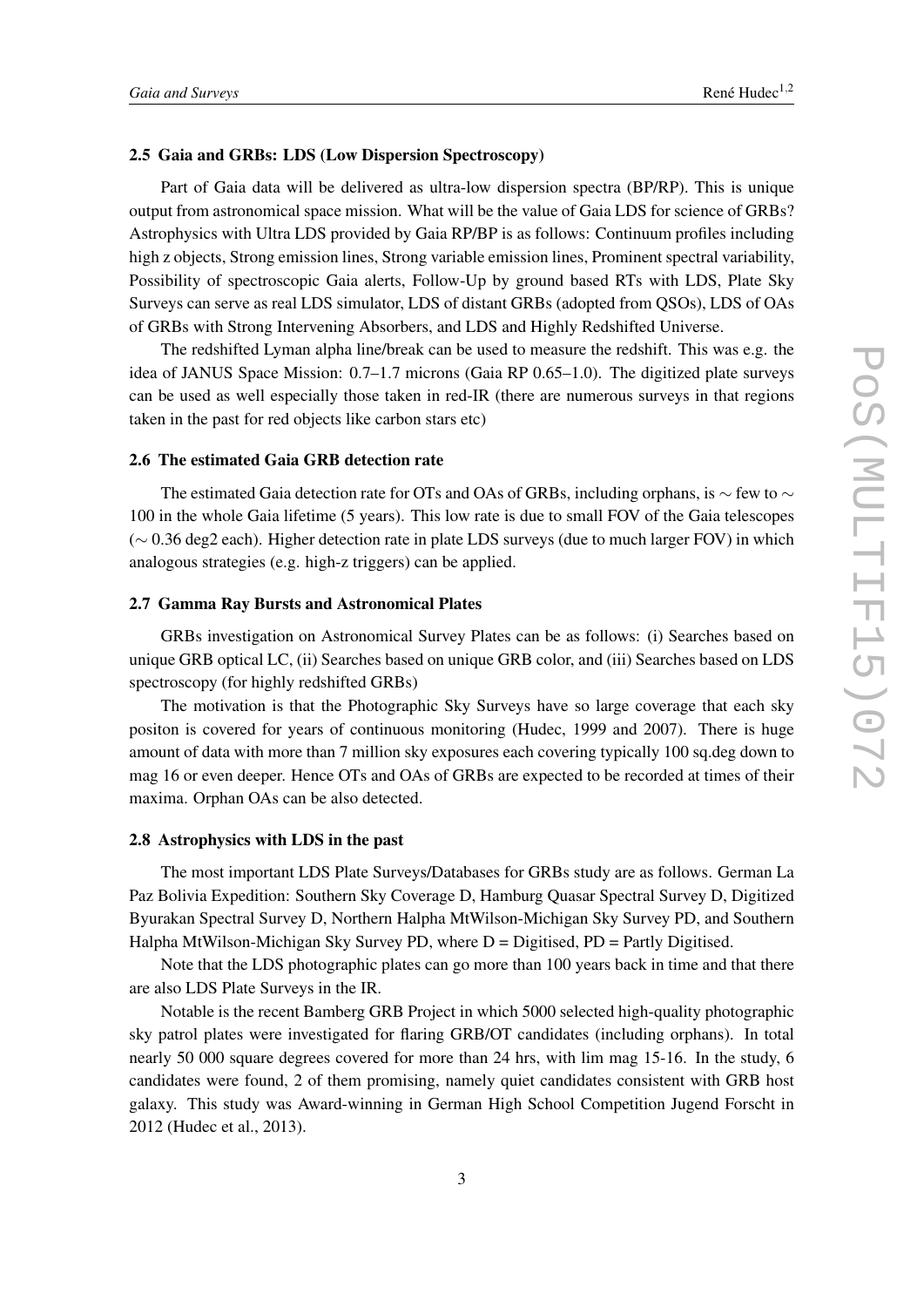



Figure 1: Example of ultra low dispersive spectra provided by Gaia BP and RP photometers. A pair of red and blue spectra is shown here for each of the seven stars. The plot is arranged with cool stars (approximately 3000 C) at the top, to hotter stars (around 8000 C) at the bottom. As expected, the hottest stars are relatively stronger in Gaia's blue photometer, and weaker in the red photometer. Conversely, the cooler stars are brighter in the red photometer (http://blogs.esa.int/gaia/2014/06/05/gaia-takes-science-measurements/).

# 3. Conclusions

Gaia offers unique chance to provide early or simultaneous LDS for GRBs (so far LDS for GRBs is provided mostly late), to recognize/classify OAs and OTs of GRBs using LDS and/or color information, to detect/study orphan OAs of GRBs, and also redshift estimation up to  $z \sim 7$ . The digitized LDS sky survey plates have analogous use.

## 4. Acknowledgements

We acknowledge GA CR grant 13-39464J.

#### References

- [1] Hudec, R. et al., Acta Polytechnica, Vol. 53, No. 3, p.27, 2013.
- [2] Simon V. et al., A&A, 427 3 (2004) 901-905
- [3] Hudec, R. et al., Acta Polytechnica, IBWS2011 Proceedings, 1(52), 2012.
- [4] Hudec, R. Astrophysics with Astronomical Plate Archives, in Exploring the Cosmic Frontier: Astrophysical Instruments for the 21st Century. ESO Astrophysics Symposia, European Southern Observatory series. Edited by Andrei P. Lobanov, J. Anton Zensus, Catherine Cesarsky and Phillip J. Diamond. Series editor: Bruno Leibundgut, ESO. ISBN 978-3-540-39755-7. Published by Springer-Verlag, Berlin and Heidelberg, Germany, 2007, p.79
- [5] Hudec, R., An introduction to the world's large plate archives, Acta Historica Astronomiae, vol. 6, p. 28-40, 1999.
- [6] Prusti, T., Astronomische Nachrichten, Vol.333, Issue 5-6, p.453, 2012.
- [7] Robbins, L.; Osborn, W., The Census of Astronomical Photographic Plates in North America, Preserving Astronomy's Photographic Legacy: Current State and the Future of North American Astronomical Plates. ASP Conference Series, Vol. 410. Edited by Wayne Osborn and Lee Robbins. San Francisco: Astronomical Society of the Pacific, 2009., p.81